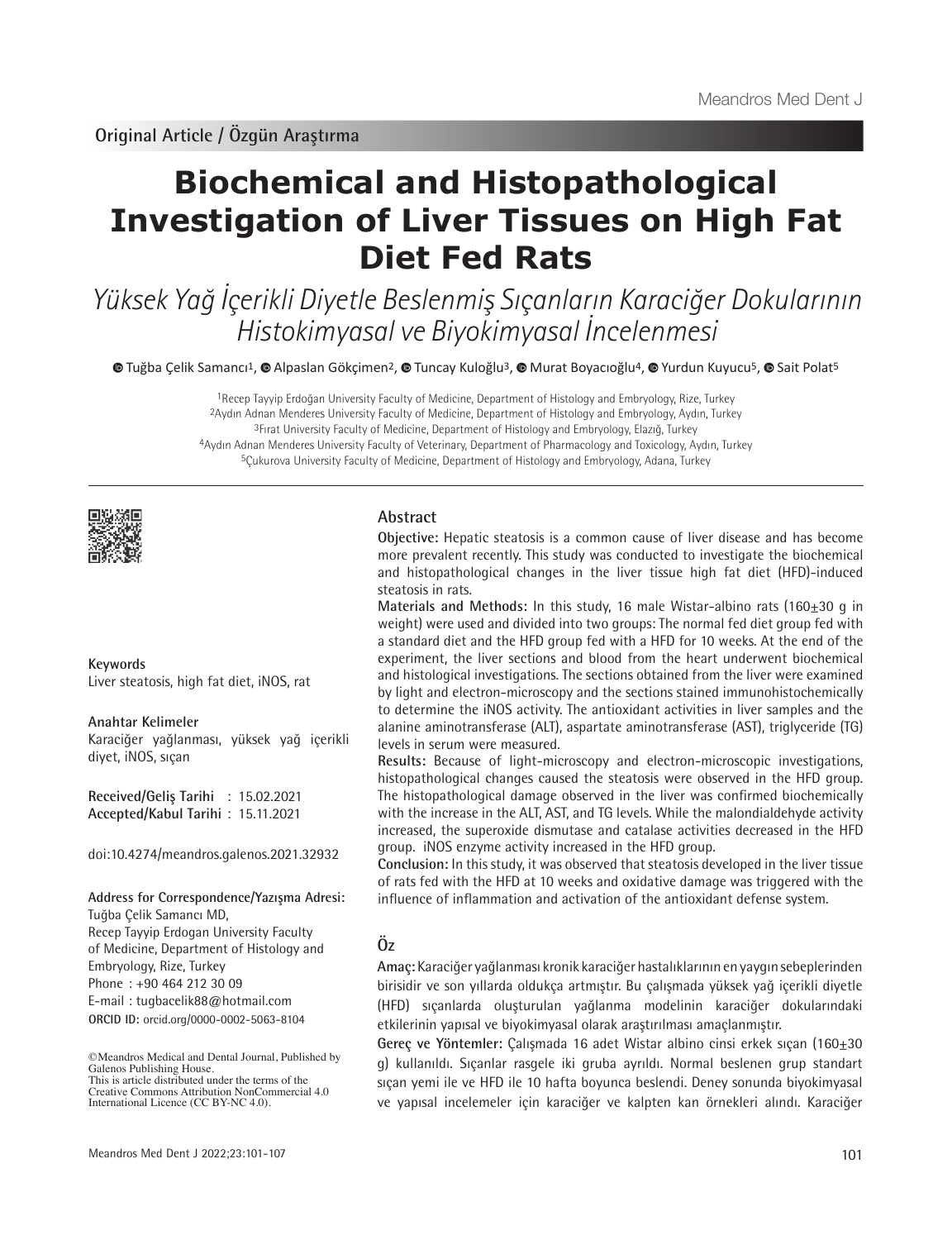dokusundan elde edilen kesitler ışık mikroskobu ve elektron mikroskobu ile incelendi ve iNOS enzim aktivitesini belirlemek amacıyla immünohistokimyasal olarak boyandı. Karaciğer dokularında malondialdehit (MDA), süperoksit dismutaz (SOD), CAT, glutatyon enzim aktiviteleri ve serum örneklerinde ALT, AST ve trigliserit (TG) seviyeleri ölçüldü.

**Bulgular:** Işık mikroskobu ve elektron mikroskobik incelemeler sonucunda HFD diyetle beslenen grupta yağlanmaya sebep olan yapısal değişiklikler gözlendi. HFD grupta gözlenen ALT, AST ve TG değerlerindeki artış ile karaciğerde gözlenen yapısal hasar biyokimyasal olarak da doğrulandı. HFD grupta MDA aktivitesi artarken SOD ve CAT aktivitelerinde düşüş gözlendi. HFD grupta iNOS enzim aktivitesi de anlamlı şekilde arttı.

**Sonuç:** Bu çalışmada 10 hafta boyunca yüksek yağ içerikli diyetle beslenen sıçanların karaciğer dokularında yağlanmanın geliştiği ve bu sürece inflamasyonunda etki etmesiyle birlikte oksidatif hasarın tetiklenip antioksidan savunma sisteminin devreye girdiği gözlendi.

## **Introduction**

Non-alcoholic fatty liver disease (NAFLD) is a pathology that results from excessive accumulation of fat in the liver independent of alcohol intake. NAFLD, with a prevalence of 25%, is one of the most common chronic diseases worldwide, including liver damage that can progress from simple steatosis to steatohepatitis, fibrosis and cirrhosis (1). Pathologically, NAFLD is characterized by excessive hepatic lipotoxicity, oxidative stress and inflammation. Hepatic steatosis, the earliest stage of NAFLD, occurs as a result of accumulation of lipid droplets in the cytoplasm of hepatocytes. The damage caused by lipid deposition increases the sensitivity of the liver to many factors such as pro-inflammatory cytokines, lipid peroxidation, mitochondrial dysfunction and oxidative stress. Oxidative stress triggers structural damage in the liver, causing changes in the antioxidant enzyme activities.

Various animal models have recently been used to understand the of NAFLD mechanism. In the development of NAFLD models, genetically modified animal models such as obese mice (ob/ob) and dyslipidemic mice were used, as well as rodent models fed with diets of different content (2-4). High fat diet (HFD) is the most common in diet induced NAFLD models and this model is the closest model to NAFLD formation in humans. However, the HFD content and duration of feeding with HFD cause differences in NAFLD progression. In studies investigating the effects of therapeutic substances in NAFLD, it is of great importance to monitor the stage from which the NAFLD regresses.

The objective of this study was to investigate the biochemical, immunohistochemical and histopathological as well as the ultrastructural changes that may occur in the liver of male wistar rats fed with a HFD containing 45% fat for 10 weeks.

# **Materials and Methods**

#### **Experimental Design**

In our study, 16 Wistar albino male rats (weight 160±30 g) were obtained from the Aydın Adnan Menderes University Laboratory of Experimental Animals (Aydın, Turkey). The research protocol was approved by Aydın Adnan Menderes University Animal Research Ethics Committee (no: 64583101/2014/058, date: 11.06.2014). During the experimental and adaptation processes, the rats were kept alive in optimum conditions (20-22 °C, humidity of 45-65% and 12-hour light, 12-hour dark). After the adaptation period, the rats were randomly divided into 2 groups (n=8). The control group [Normal fed diet (NFD) group] was fed with standard rat feed and the fattening group (HFD group) with a diet of high-fat content (HFD) for 10 weeks. During the experiment, the rats had unlimited access to drinking water and feed. The standard rat chow consumed by the control group was also obtained from Bil-Yem (Ankara, Turkey). The HFD diet, which contains fat (45%), carbohydrate (35%) and protein (20%), consumed by the HFD group, was prepared according to the content used in the experimental model created by Li et al. (5) in 2014. After the 10-week, the rats were sacrificed under anesthesia, the liver tissues were removed for biochemical and histopathological examinations, and blood samples were obtained from the heart tissues. The relative liver weights of rat were calculated using liver weights and final body weights [(liver weight/ body weight]×100].

#### **Histopathological Examination**

For the light microscopic examinations, the liver tissues were fixed in formalin (10%, 24 h). 5-μm thick sections were taken from the paraffin-embedded tissues with a microtome. The liver sections were stained with Harris hematoxylin-eosin (H-E) (Merck,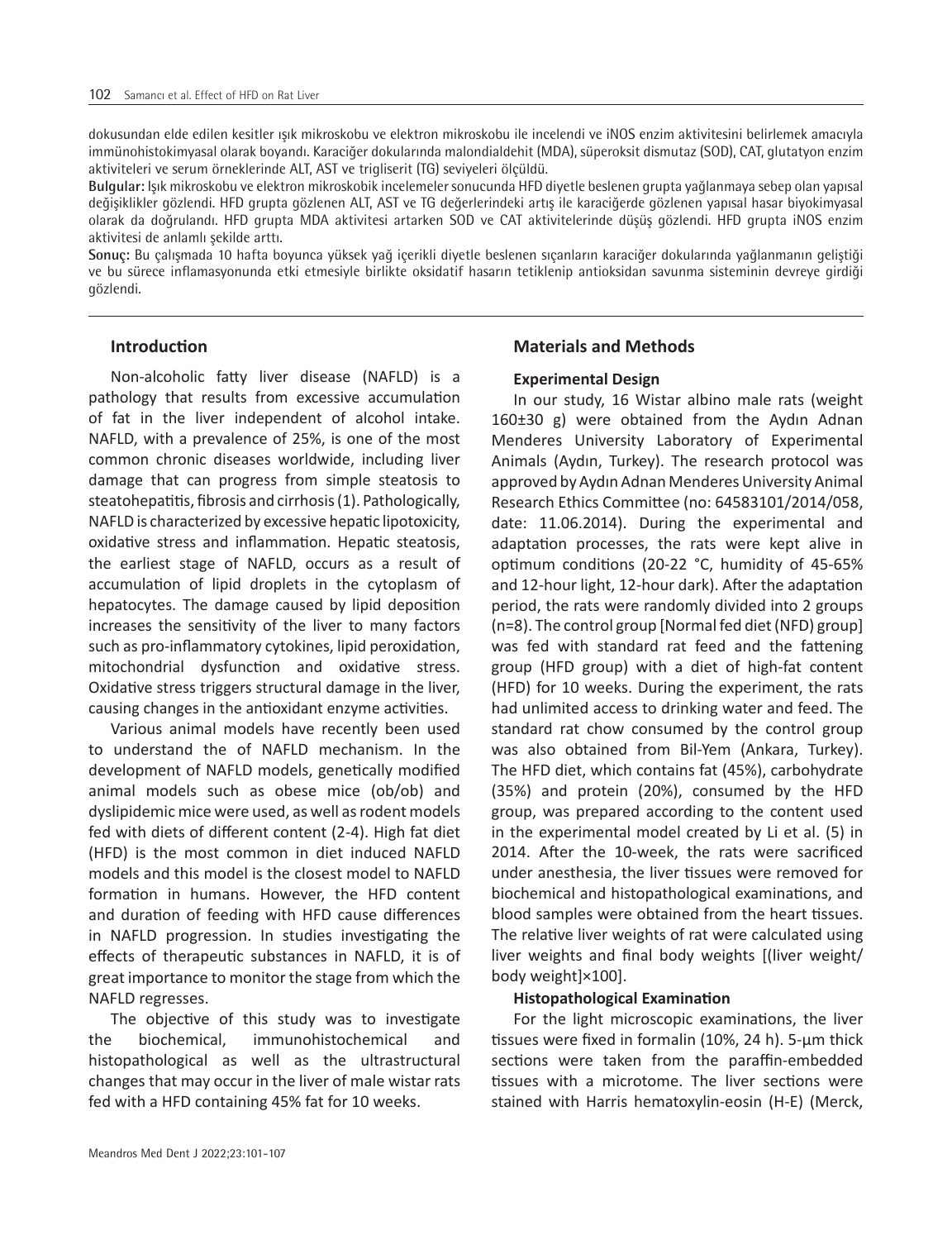Germany) for light microscobic investigation (BX50, Olympus, Japan) and photographed with a camera (DP21, Olympus, Japan).

For electron microscopic examinations, the liver tissues were fixed in glutaraldehyde (5%, 4h). Then, tissue samples washed with a Millonig phosphate buffer. Subsequently, the tissues detected with osmium tetroxide (OsO $_{\!a\!'}$  1%, 2h) were washed with the Millonig phosphate buffer. After the dehydration step, tissues treated with propylene oxide were embedded in araldite. Semi-thin sections obtained with ultramicrotome (Leica, Germany) were stained with toluidine blue stain. The thin liver sections were stained with lead citrate and uranyl acetate. The liver tissue samples were examined by electron microscopy (Zeiss E. M 10B). The fat content observed in hepatocytes with light microscopy and electron microscopy examinations was 0: (<5%), 1: (5% ~ 33%), 2: (34% ~ 66%) and 3: (>66%) relative to the reference (6).

## **Immunohistochemical Examination**

For immunohistochemical examination, 5-µm sections obtained from paraffin embedded tissues were taken on polylysine slides. After the deparaffinization process, it was passed through graded alcohol series. Ultra-V block (Lab Vision, TA125UB, USA) was applied to the liver tissues treated with hydrogen peroxide (H2O2) to prevent background staining. Subsequently, 60-minutes incubation was performed using inducible nitric oxide synthase (iNOS) (NOS2, diluted 1: 500, Santa Cruz, Europe). The tissues were then treated with secondary antibody (TA-125-AF, Lab Vision Corporation, USA). AEC (TA125AF, Lab Vision Corporation, USA) and dropped on tissues and stained with Mayer's Hematoxylin to be examined. In the evaluation of the immunohistochemical staining, the immunoreactive prevalence (<25%=0.1, 26%-50%=0.4, 51%-75%=0.6, 76%-100%=0.9) and severity (none=0, very low=0.5, low=1, moderate=2, severe=3) were determined based on histoscore (Histoscore=prevalence x severity).

#### **Biochemical Analysis**

For biochemical analysis, blood samples were centrifuged for 15 min. The triglyceride (TG), alanine aminotransferase (ALT) and aspartate aminotransferase (AST) activities were analysed in serum samples. The liver samples obtained from the rats were homogenized in IKA Overhead Stirrer Homogenizer brand homogenizer (Yellow line) at 2000 rpm for 1 min. The homogenate was then centrifuged and the supernatant superoxide dismutase (SOD), malondialdehyde (MDA), glutathione peroxidase (GSH) and catalase (CAT) activities were measured (7-10).

#### **Statistical Analysis**

Statistical analysis of the data was performed using the SPSS 19.0 Software (IBM, USA), p<0.05 was considered significant. The normality of continuous variables was evaluated with the Kolmogorov-Smirnov test. The Student's t-test was used for the normally distributed data and the Mann-Whitney U test was used for the continuous variables that deviated from normality. Descriptive statistics were expressed as mean ± standard deviation for the normally distributed continuous variables, and as median (25-75%) for the skewed parameters.

#### **Results**

#### **Rat Body Weights and Relative Liver Weights**

During the experiment, the body weights of the rats were measured weekly and using the data obtained, the percentage change in the body weight of the rats was calculated [(final weight - initial weight)/ final weight x 100]. Although there was an increase in the body weight in the HFD group, no significant difference was observed in the percentage of changes in body weight (p=0.674) and the relative liver weight (p=0.782) (Table 1).

#### **Histopathological Analysis**

As a result of examining the tissues stained with H-E and toluidine blue under the light microscope,

| Table 1. Representation of the rat body weights, relative liver weights and histoscore of iNOS immunoreactivity |                         |                   |         |  |
|-----------------------------------------------------------------------------------------------------------------|-------------------------|-------------------|---------|--|
| Variable                                                                                                        | $\vert$ NFD group (n=8) | HFD group (n=8)   | p-value |  |
| Percentage change in body weight (mean ± SD)                                                                    | $56.31 \pm 4.27$        | 65.68±4.82        | 0.674   |  |
| Relative Liver Weight $(g/100 g)$ (mean $\pm$ SD)                                                               | $3.69 \pm 0.16$         | $3.47 \pm 0.17$   | 0.782   |  |
| iNOS immunreactivity score<br>median (25-75%)                                                                   | $0.30(0.20-0.40)$       | $0.41(0.34-0.48)$ | 0.021   |  |
| NFD: Normal fed diet, HFD: High fat diet, SD: Standard deviation, iNOS: Inducible nitric oxide synthase         |                         |                   |         |  |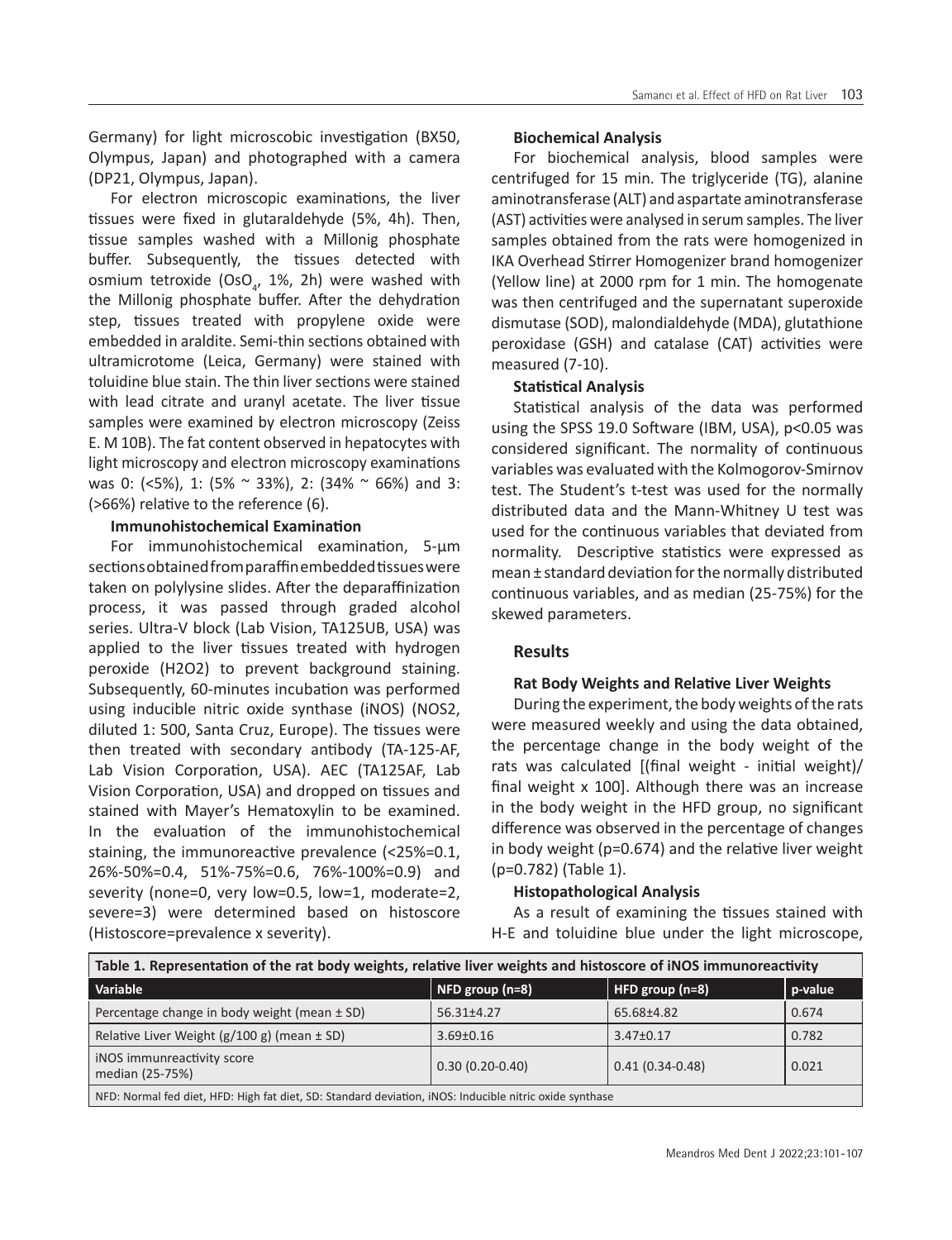the hepatocytes and normal-appearing sinusoids were observed to be radially arranged around the central vein in the NFD group. Microvesicular and macrovesicular lipid drops were observed in the cytoplasm of hepatocytes around the central vein in the HFD group with H-E staining. Diffuse microvesicular and occasional macrovesicular lipid droplets were seen in the cytoplasm of hepatocytes in semi-thin sections stained with toluidine blue of liver samples obtained from rats belonging to the HFD group. Grade III steatosis was detected in the hepatocytes in liver tissues of rats in the HFD group as a result of examination of liver samples stained with H-E and toluidine blue under the light microscope and scoring of steatosis (Figure 1).

In electron microscopic examinations, the nuclei, and the nucleoli of the hepatic cells in the NFD group and the mitochondria and endoplasmic reticula were of normal size and shape. In electron microscopic examination of liver tissues of rats in the HFD group, macrovesicular and microvesicular lipid droplets were observed in hepatocytes with normal-appearing nuclei and nucleoli contents. In addition, degeneration of the mitochondria in the hepatocyte cytoplasm was observed in the cristae and most of the mitochondria were hypertrophied (Figure 1).

#### **Immunohistochemical Examination**

In the immunohistochemical staining performed with iNOS antibody to determine the iNOS enzyme activity, positivity was seen as granules (brown) in the cytoplasm of hepatocytes, particularly around the central vein in regions where the iNOS activity was positive (Figure 1). When the data obtained by scoring iNOS immunohistochemical staining were compared with the NFD group, a significant increase in the number of iNOS positive cells in the HFD group was observed (p=0.021) (Table 1).

## **Biochemical Results**

For biochemical analysis, serum ALT and AST activities increased in the HFD group compared to the NFD group (p=0.001) (Table 2). In addition, the TG levels were significantly increased in the HFD group (p=0.001) (Table 2). Compared to the NFD group, there was an increase in the MDA levels, which is an indicator of lipid peroxidation, in liver tissue samples in the HFD group (p=0.001). Compared to the NFD group, there was a decrease in antioxidant enzyme levels measured in liver tissues in the HFD group,

SOD (p=0.001) and CAT (p=0.005) activities, while no significant difference was observed in the GSH levels (p=0.644) (Table 2).

#### **Discussion**

NAFLD is a common cause of chronic liver disease, and its worldwide prevalence continues to increase. This situation triggers studies on the treatment and prevention of NAFLD (11). Experimental animal studies are very important to define the mechanisms that cause the progression of NAFLD to NASH. An



**Figure 1.** Photographic images of liver tissue from light and electron microdscopic examination. A: NFD group hematoxylin-eosin staining 100x, B: HFD group Hematoxylin eosin staining 100x, C: NFD group toluidine blue staining 1000x, D: HFD group toluidine blue staining 1000x, E: NFD group iNOS immunohistochemical staining 400x, F: HFD group iNOS immunohistochemical staining 400x, G: NFD group electron microscopy image, H: HFD group Electron microscopy image. Arrows: Macro and microvesicular oil droplets NFD: Normal fed diet, HFD: High fed diet, iNOS: Inducible nitric oxide synthase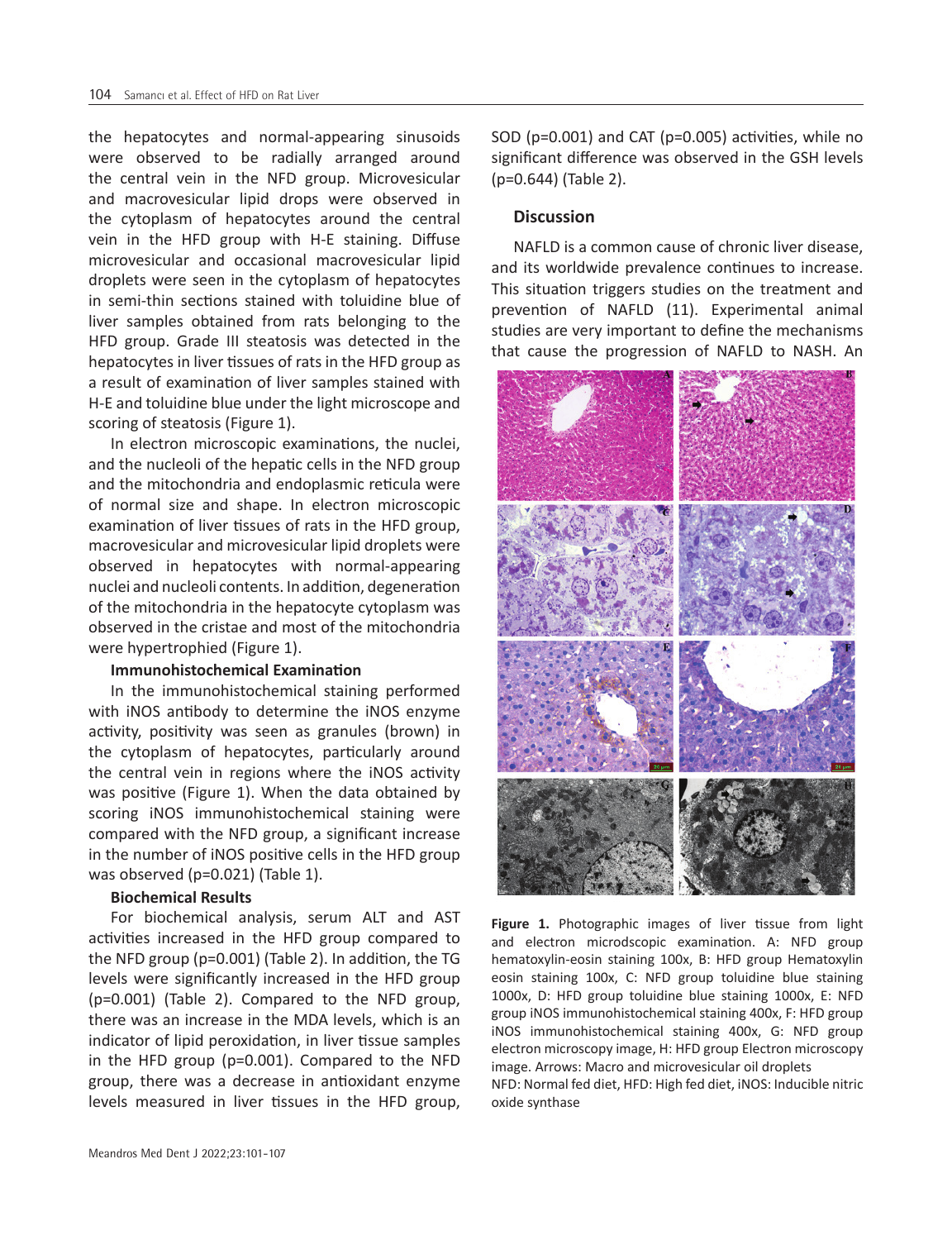| Table 2. Measurement of biochemical parameters in liver and blood samples                                                                                                                                               |                       |                        |         |  |
|-------------------------------------------------------------------------------------------------------------------------------------------------------------------------------------------------------------------------|-----------------------|------------------------|---------|--|
| Variable                                                                                                                                                                                                                | NFD group (n=8)       | HFD group $(n=8)$      | p-value |  |
| ALT (U/L) median (25-75%)                                                                                                                                                                                               | 36.37 (35.10-37.20)   | 49.00 (42.02-54.50)    | 0.001   |  |
| AST (U/L) median (25-75%)                                                                                                                                                                                               | 105.16 (10402-106.20) | 127.01 (125.62-128.39) | 0.001   |  |
| TG (mg/dL) median (25-75%)                                                                                                                                                                                              | 74.35 (69.41-83.37)   | 128.18 (118.85-138.42) | 0.001   |  |
| MDA (nmol/mg) median (25-75%)                                                                                                                                                                                           | 28.09 (23.11-30.35)   | 55.51 (44.51-61.25)    | 0.001   |  |
| SOD (U/mg) median (25-75%)                                                                                                                                                                                              | 4.14 (3.70-4.72)      | $2.66(2.50-2.71)$      | 0.001   |  |
| CAT ( $k/mg$ ) median (25-75%)                                                                                                                                                                                          | 12.42 (10.17-17.83)   | 7.81 (6.03-8.82)       | 0.005   |  |
| GSH $(mg/kg)$ (mean $\pm$ SD)                                                                                                                                                                                           | $15.11 \pm 2.38$      | $12.02 \pm 1.80$       | 0.644   |  |
| NFD: Normal fed diet, HFD: High fed diet, ALT: Alanine aminotransferase, AST: Aspartate aminotransferase, TG: Trygliseride, MDA: Malondialdehyde,<br>SOD: Superoxide dismutaz, CAT: Catalase, GSH: Glutation peroxidase |                       |                        |         |  |

ideal experimental model would be expected to reflect the etiology, progression, and pathology of human NAFLD (12). HFD is one of the most important models reflecting the real picture of human NAFLD. In the current study, the NAFLD model was created using HFD, which is considered as one of the main causes of NAFLD in humans. We conducted this study as a pilot of a study we designed for HFD-induced fatty liver therapy. Furthermore, we examined the biochemical and histopathological changes in the liver tissue of rats fed with a diet containing 45% fat for 10 weeks.

Experimental models of fatty liver have been created in various ways (12). In our study, fatty liver was created in rats using a diet with high-fat content, which is considered one of the main causes of fatty liver in humans. The fatty patterns vary depending on different lipid contents and different durations. The HFD diet we applied to rats in our study was prepared according to the study by Li et al. (5). The duration of 10 weeks is used in nutrition studies with HFD as the time in which fatty formation is formed and treatment is begun. Nutrition with HFD for 10 weeks is used in studies as the time in which active substances are used to create fat (13).

Although the mechanisms of NAFLD have not been understood yet, previous studies have indicated the most important causes of NAFLD as oxidative stress and increased lipid peroxidation (14). The increase in ROS as a result of feeding with HFD triggers lipid peroxidation in liver tissue by causing steatosis. Increased lipid peroxidation causes changes in antioxidant levels. Lipid peroxidation and oxidative stress due to increased Ros may cause deterioration in liver parenchyma and organelle structures.

As a result of the experiment, no significant increase in the percentage change in body weight was observed in the NFD and HFD groups, consistent with the study of Lieber et al. (15). There was no significant difference in the relative liver weights of the two groups, consistent with the literature (16,17).

Liver tissues stained with H-E were examined under a light microscope and we observed that the liver in the NFD group had a normal histological appearance. In the HFD group, microvesicular and macrovesicular lipid droplets were observed, which constitute the third degree of fat. Various researchers reported that feeding with HFD caused microvesicular and macrovesicular adiposity in rats in their histopathological examinations (18,19).

As a result of electron-microscopic examinations, it was observed that the NFD group had a normal histology, while in the HFD group, mitochondria were more hypertrophic, and deterioration occurred in the mitochondrial cristae. In the study carried out by Wang et al. (20), in the thin structure investigations performed on rats fed with HFD for 12 weeks, they demonstrated that HFD had caused mitochondrial damage comprising swelling in the mitochondrial matrix. Studies have shown that HFD causes histopathological damage in liver tissue, but that there may be differences in the degree of damage depending on the fat content and the duration of application (5).

ALT and AST, which we studied in the serum samples, are biochemical markers of liver damage. The TG content studied in serum samples provides information about the severity of fat accumulation. Consistent with previous studies, the increase in ALT,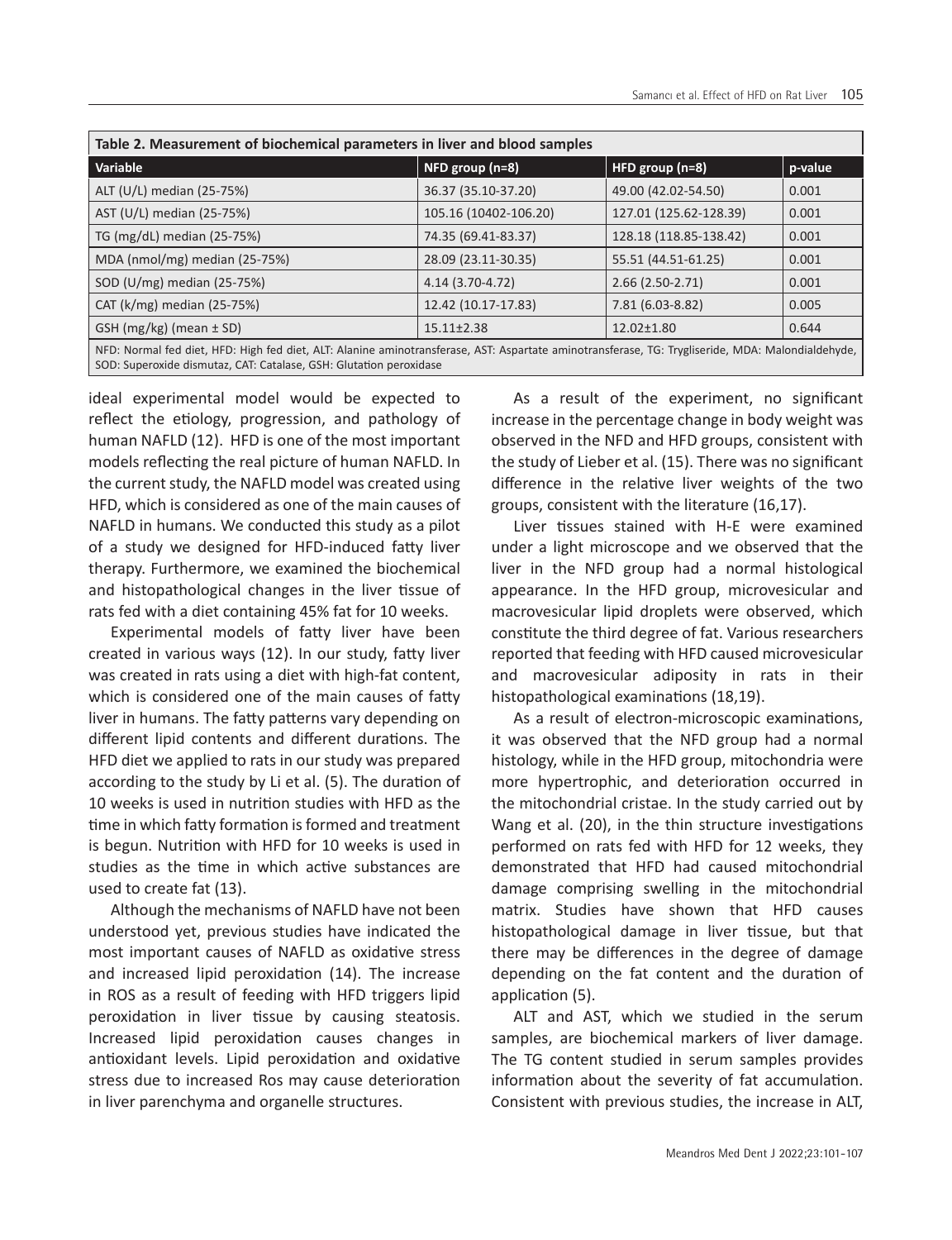AST, and TG content in the HFD group biochemically confirms the histopathological damage (21,22).

ROS, which occurs during the fatty liver process, increases the nitric oxide production with the development of inflammation in the liver and causes a progression in the damage to the tissues (23). When the iNOS enzyme activity was evaluated by immunohistochemical examination, there was an increase in enzyme activity in the HFD group. This increase is considered a marker of inflammation in liver tissue. The ROS increase caused by oxidative stress due to excessive lipid accumulation in liver tissue triggers the activation of the antioxidant defense system. In this context, the level of MDA, which is a lipid peroxidation marker, is an indicator of the increase in lipid peroxidation developing due to fat in the HFD group and is in parallel with the literature (24). While the SOD and CAT activities decreased in the HFD group, there was no difference in the GSH activity between the groups. Echeverría et al. (25) also reported that HFD diet administration caused a decrease in CAT and SOD activities in rats. This is the effect of oxidative stress on antioxidant enzyme activities, which is demonstrated by the increase in iNOS and MDA activities.

# **Conclusion**

In conclusion, this study shows that fatty liver disease induced by the HFD diet (containing 45% fat) causes histopathological and biochemical changes in liver tissue in rats. It was histopathologically and biochemically confirmed that the fatty model created for 10 weeks triggered oxidative stress in liver tissue. Furthermore, this study is a preliminary study for our study in which the treatment study of fatty liver is investigated and is a guide for studies to be conducted on the fatty model.

**Ethics** 

**Ethics Committee Approval:** The research protocol was approved by Aydın Adnan Menderes University Animal Research Ethics Committee (no: 64583101/2014/058, date: 11.06.2014).

**Informed Consent:** Since the materials used in this study do not related with any patient, informed patient approval was not required.

**Peer-review:** Externally and internally peerreviewed.

#### **Authorship Contributions**

Surgical and Medical Practices: T.Ç.S., A.G., Concept: T.Ç.S., A.G., Design: T.Ç.S., A.G., Data Collection or Processing: T.Ç.S., A.G., T.K., M.B., Y.K., S.P., Analysis or Interpretation: T.Ç.S., A.G., T.K., M.B., Y.K., S.P., Literature Search: T.Ç.S., A.G., Writing: T.Ç.S., A.G.

**Conflict of Interest:** No conflict of interest was declared by the authors.

**Financial Disclosure:** This research was supported by the Scientific Research Foundation of Aydın Adnan Menderes University (12023).

#### **References**

- 1. Adams LA, Angulo P, Lindor KD. Nonalcoholic fatty liver disease. CMAJ 2005; 172: 899-905.
- 2. Koteish A, Diehl AM. Animal models of steatosis. Semin Liver Dis 2001; 21: 89-104.
- 3. Iizuka K, Bruick RK, Liang G, Horton JD, Uyeda K. Deficiency of carbohydrate response element-binding protein (ChREBP) reduces lipogenesis as well as glycolysis. Proc Natl Acad Sci U S A 2004; 101: 7281-6.
- 4. Kulinski A, Vance DE, Vance JE. A choline-deficient diet in mice inhibits neither the CDP-choline pathway for phosphatidylcholine synthesis in hepatocytes nor apolipoprotein B secretion. J Biol Chem 2004; 279: 23916-24.
- 5. Li S, Liao X, Meng F, Wang Y, Sun Z, Guo F, et al. Therapeutic role of ursolic acid on ameliorating hepatic steatosis and improving metabolic disorders in high-fat diet-induced non-alcoholic fatty liver disease rats. PLoS One 2014; 9: e86724.
- 6. Brunt EM, Janney CG, Di Bisceglie AM, Neuschwander-Tetri BA, Bacon BR. Nonalcoholic steatohepatitis: a proposal for grading and staging the histological lesions. Am J Gastroenterol 1999; 94: 2467-74.
- 7. Sun Y, Oberley LW, Li Y. A simple method for clinical assay of superoxide dismutase. Clin Chem 1988; 34: 497-500.
- 8. Aebi H. Catalase in vitro. Methods Enzymol 1984; 105: 121-6.
- 9. Tietze F. Enzymic method for quantitative determination of nanogram amounts of total and oxidized glutathione: applications to mammalian blood and other tissues. Anal Biochem 1969; 27: 502-22.
- 10. Ohkawa H, Ohishi N, Yagi K. Assay for lipid peroxides in animal tissues by thiobarbituric acid reaction. Anal Biochem 1979; 95: 351-8.
- 11. Sumida Y, Yoneda M. Current and future pharmacological therapies for NAFLD/NASH. J Gastroenterol 2018; 53: 362-76.
- 12. Jahn D, Kircher S, Hermanns HM, Geier A. Animal models of NAFLD from a hepatologist's point of view. Biochim Biophys Acta Mol Basis Dis. 2019;943-953.
- 13. Chen XY, Cai CZ, Yu ML, Feng ZM, Zhang YW, Liu PH, et al. LB100 ameliorates nonalcoholic fatty liver disease via the AMPK/Sirt1 pathway. World J Gastroenterol 2019; 25: 6607-18.